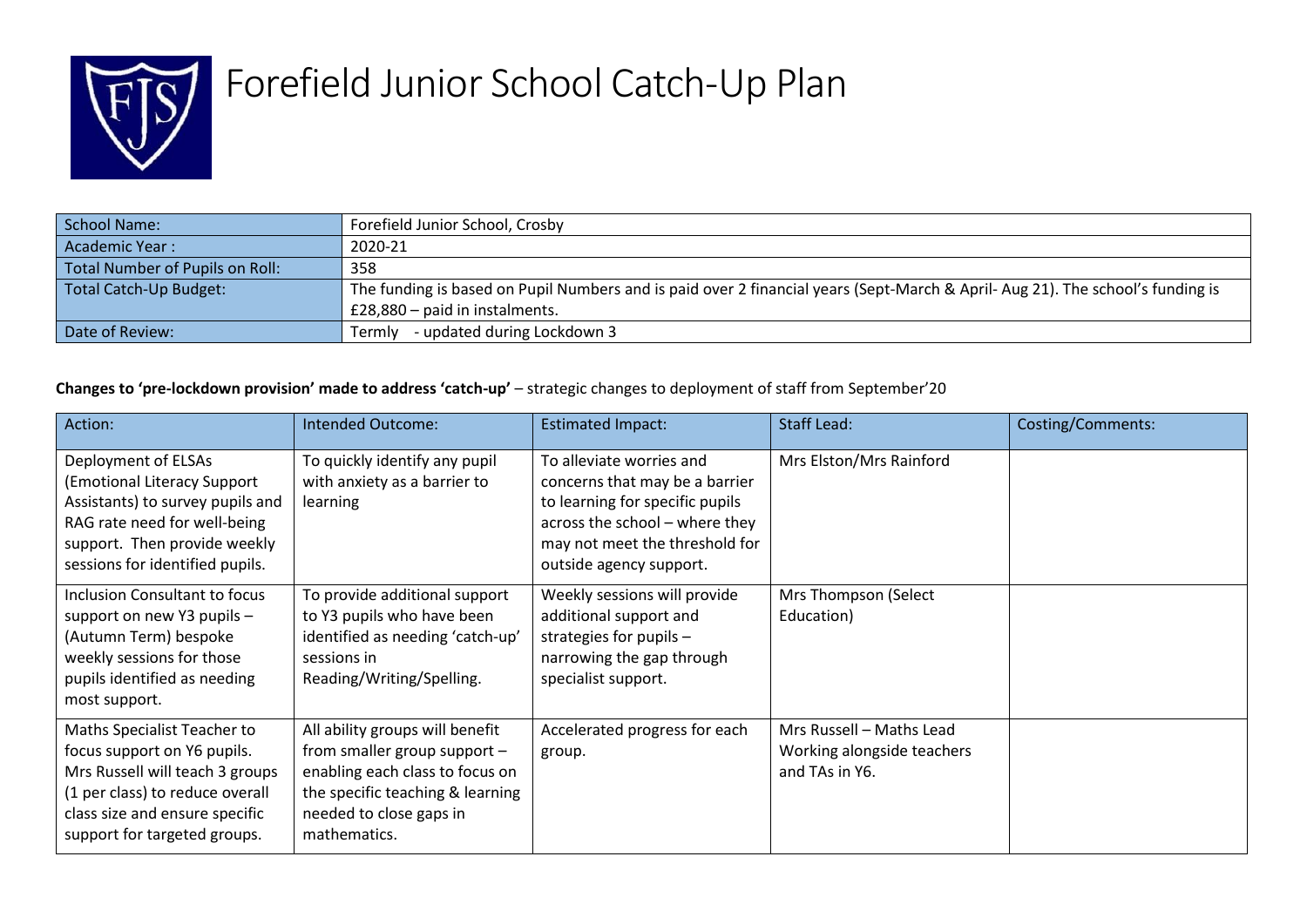| SEN(D)Co to be available 5<br>mornings per week to oversee<br>TA support and provide<br>additional group support | Mrs Barton will be able to offer<br>advice/support regarding<br>appropriate interventions for<br>pupils.                     | Interventions to support pupils<br>and close gaps will be quickly in<br>place. | Mrs Barton $-$ SEN(D)Co |  |
|------------------------------------------------------------------------------------------------------------------|------------------------------------------------------------------------------------------------------------------------------|--------------------------------------------------------------------------------|-------------------------|--|
| Adjusted Timetables to include<br>30 minute daily 'catch up'<br>sessions for key skills.                         | Identified gaps will be plugged<br>by teachers - based on missed<br>learning objectives and analysis<br>of baseline testing. | Identified gaps and<br>misconceptions will be taught<br>daily to close gaps    | <b>Year Group Teams</b> |  |

Whole School Support – actions we wish to implement to support the whole school, along with the intended outcome, estimated impact, cost and any additional comments required. Specific staff who will be leading on a project are identified.

| Action:                                                                                                                                                                                 | Intended Outcome:                                                                                                                                                                                                                                                                                                         | <b>Estimated Impact:</b>                                                                                                                                                                                                                          | Staff Lead:                                    | Comments: |
|-----------------------------------------------------------------------------------------------------------------------------------------------------------------------------------------|---------------------------------------------------------------------------------------------------------------------------------------------------------------------------------------------------------------------------------------------------------------------------------------------------------------------------|---------------------------------------------------------------------------------------------------------------------------------------------------------------------------------------------------------------------------------------------------|------------------------------------------------|-----------|
| To take part in the National<br>Well-being pilot, from Feb '21,<br>working with an 'achievement<br>coach' to accelerate progress<br>by improving the well-being of<br>staff and pupils. | Achieving Wellbeing is<br>designed to have a positive<br>and sustained impact on<br>critical cohorts of children<br>and young people that may<br>have lost significant ground<br>because of Covid-19<br>disruption, supporting<br>improvements in culture,<br>climate and ethos that will<br>enable achievement to thrive | Address the climate and<br>culture of the classroom.<br>Develop professional<br>understanding of the impact<br>of attachment, childhood<br>trauma and neglect.<br>Build core strength and<br>resilience within cohorts of<br>identified learners. | HT and LC (School Champion) +<br>Lead Governor | £5,000    |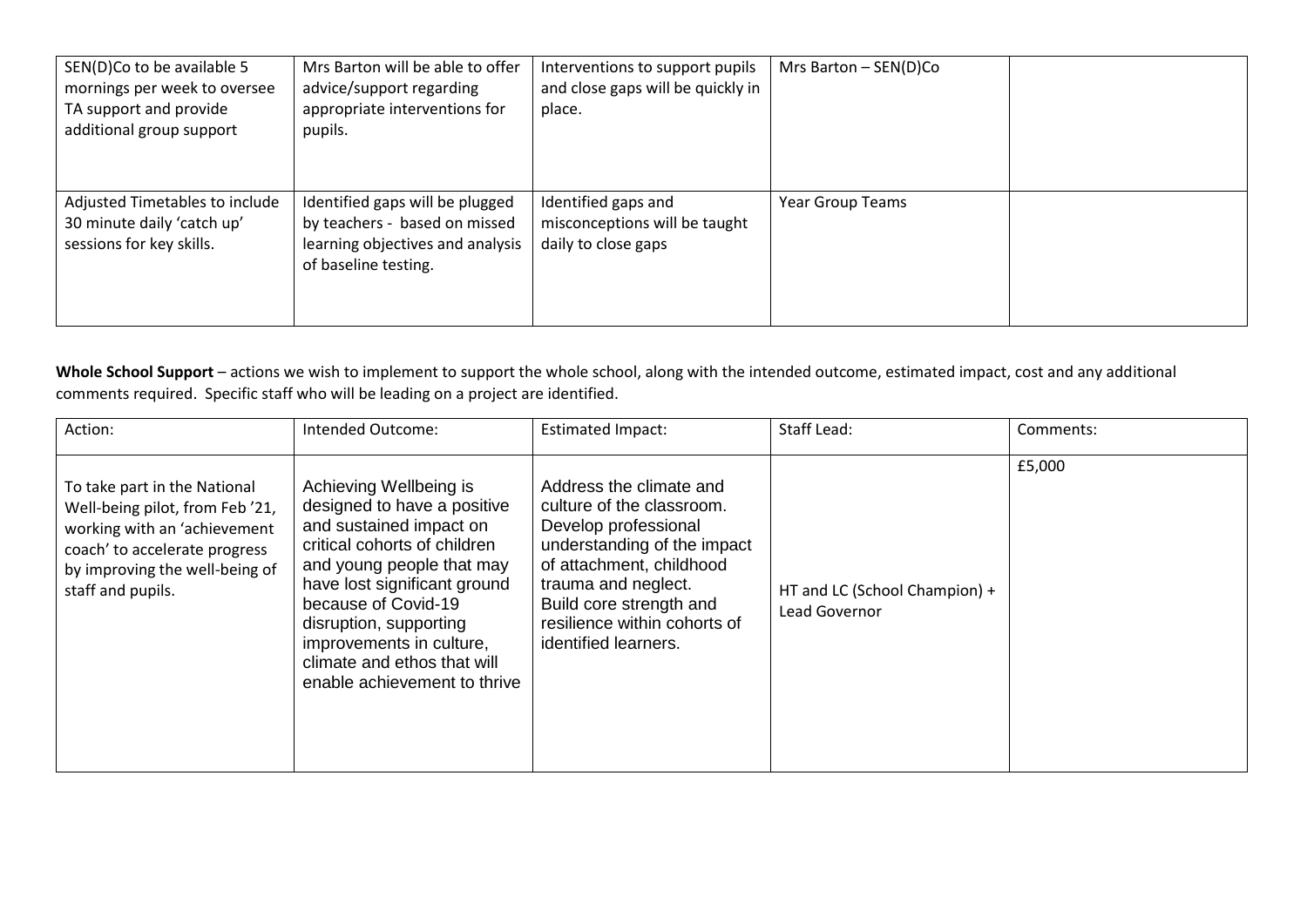**Targeted Support** – actions we wish to implement to support individuals or small groups, along with the intended outcome, estimated impact, cost and any additional comments required. Specific staff leading on a project are identified.

| Action:                                                                                                                                                  | Intended Outcome:                                                                                                     | <b>Estimated Impact:</b>                                                                                                                                                   | Staff Lead:           | Comments:                        |
|----------------------------------------------------------------------------------------------------------------------------------------------------------|-----------------------------------------------------------------------------------------------------------------------|----------------------------------------------------------------------------------------------------------------------------------------------------------------------------|-----------------------|----------------------------------|
| <b>STAFFING:</b><br>To deploy an additional teacher<br>in Year 6 to work alongside<br>staff to reduce group sizes and<br>tutor individuals/small groups. | To offer intensive support to<br>those pupils in most need.                                                           | Identified gaps and<br>misconceptions will be taught<br>daily to close gaps for specific<br>individuals/groups - but all<br>pupils will benefit from smaller<br>groupings. | Year 6 Team           | £9,486                           |
| Employ 2 x TAs (30 hours) to<br>replace part-time TAs from Jan<br>'21                                                                                    | The additional hours will allow<br>us to support more pupils.                                                         | Additional bespoke<br>interventions will be set up for<br>pupils.                                                                                                          | SEN(D)Co              | £574 per week + £420 per<br>week |
| Targeted support for identified<br>Y4 pupils from MT (Select<br>Education)                                                                               | An inclusion specialist will be<br>able to provide precision<br>teaching for individuals/groups<br>within Year 4.     | Identified gaps and<br>misconceptions will be taught<br>to specific pupils.                                                                                                | SEN(D)Co              |                                  |
| Maths Lead to provide daily<br>maths sessions for Y6 (Spring)<br>and Y5 (Summer)                                                                         | Each class will be supported by<br>a maths specialist and all pupils<br>in UKS2 will benefit from<br>smaller classes. | More pupils will reach<br>expected levels to be 'high<br>school ready' or prepared for<br>Y6.                                                                              | DHT/Maths Lead        |                                  |
| SEN(D)Co to support Y4 classes<br>1 morning per week.                                                                                                    | Y4 SEN children will be given<br>additional support by specialist.                                                    | SEN pupils will have targeted<br>support from SEN(D)Co who<br>will then support TAs to<br>provide further interventions.                                                   | SEN(D)Co              |                                  |
| Existing teaching staff to<br>provide before/after school or<br>lunchtime sessions targeted to<br>specific groups.                                       | Identified pupils will be given<br>additional support beyond the<br>school day to close gaps.                         | Identified gaps and<br>misconceptions will be taught<br>to specific pupils, by their own<br>teacher, in addition to daily<br>lessons.                                      | <b>Class Teachers</b> | £3,000                           |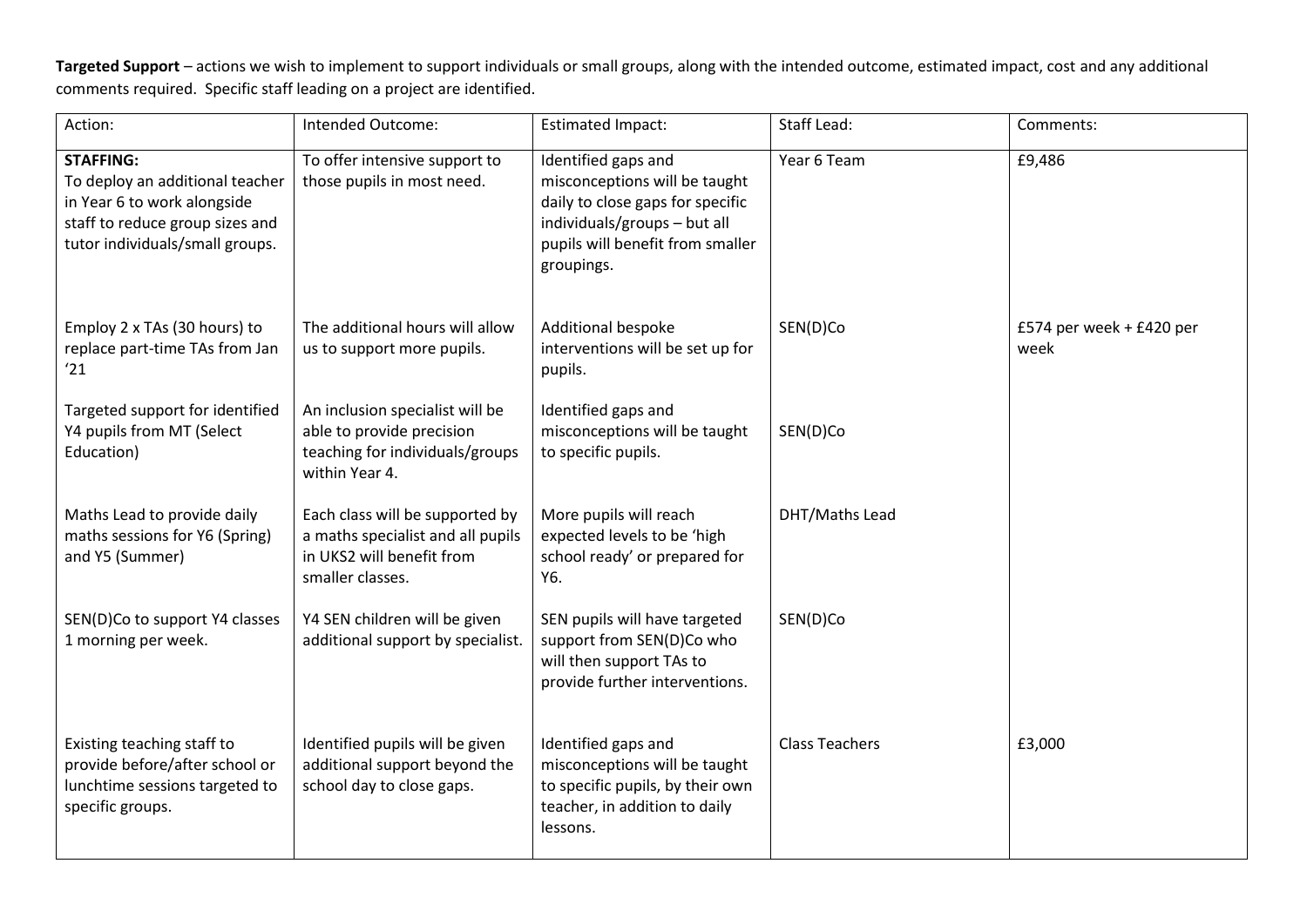| Work with FFT to provide<br>'Lightning Reading' programme<br>For 40 Y3 pupils.                                                                 | Y3 pupils identified as needing<br>additional reading support will<br>access daily 30 min. sessions<br>with a reading tutor.                         | The gaps will narrow and Y3<br>reading will be boosted.                                                                              | The Y3 Team      | £2,200 |
|------------------------------------------------------------------------------------------------------------------------------------------------|------------------------------------------------------------------------------------------------------------------------------------------------------|--------------------------------------------------------------------------------------------------------------------------------------|------------------|--------|
| RESOURCES/TRAINING/CPD:<br>15 places will be allocated to<br>Year 5 pupils on the 'Third<br>Space Learning' online maths<br>tuition programme. | 1:1 maths tuition for an hour<br>per week (in addition to maths<br>lessons) will identify and close<br>gaps in pupil knowledge.                      | Identified gaps and<br>misconceptions will be<br>addressed weekly to build up<br>confidence/self-esteem &<br>mathematical knowledge. | Maths Lead (DHT) | £962   |
| Lexia places will be re-allocated<br>to identified Year 3 pupils.                                                                              | Year 3 pupils will be able to<br>access support in school and at<br>home using Lexia software to<br>build phonetic knowledge and<br>reading fluency. | Pupils with disfluency in<br>reading will be helped to close<br>gaps and build confidence.                                           | <b>DHT</b>       | £2,800 |
| Additional reading books will<br>be purchased for class/school<br>libraries.                                                                   | Promote a love of reading and<br>ensure there is a greater<br>variety of reading material<br>available.                                              | Pupils will have a greater<br>choice of authors and genres.                                                                          | HT               | £300   |
| Purchase a phonics 'catch-up'<br>programme                                                                                                     | Additional materials will<br>support pupils - especially<br>those who missed Y2 sounds.                                                              | LKS2 staff will have additional<br>resources to support pupils and<br>narrow gaps in phonological<br>awareness.                      | HT.              | £60    |